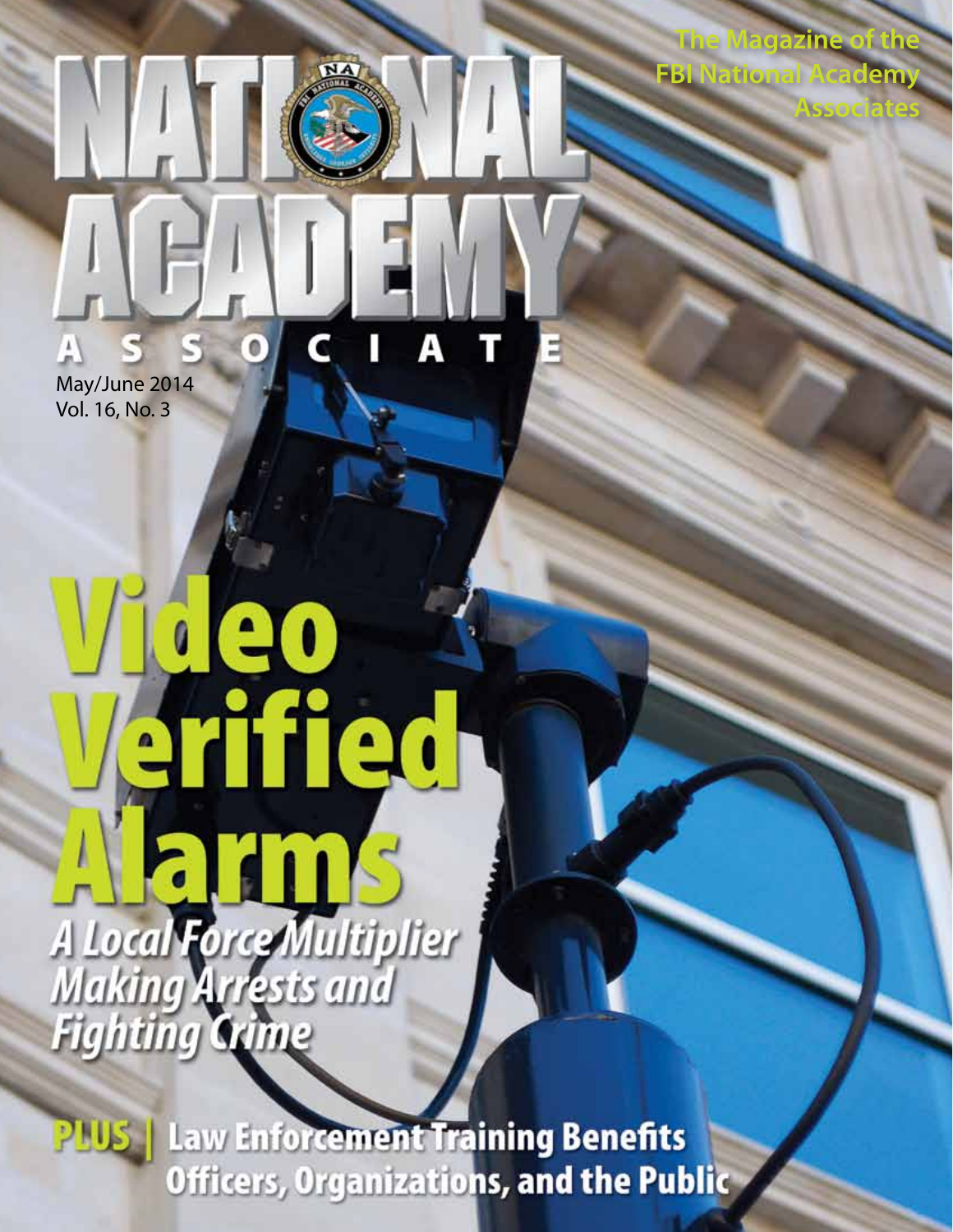www.fbinaa.org

 $\sqrt{\frac{1}{2}}$ 

MAY **2014** JUN

## Alarged force multiplier *A local force multiplier making arrests and f ighting crime*

*Verified*

Keith Jentoft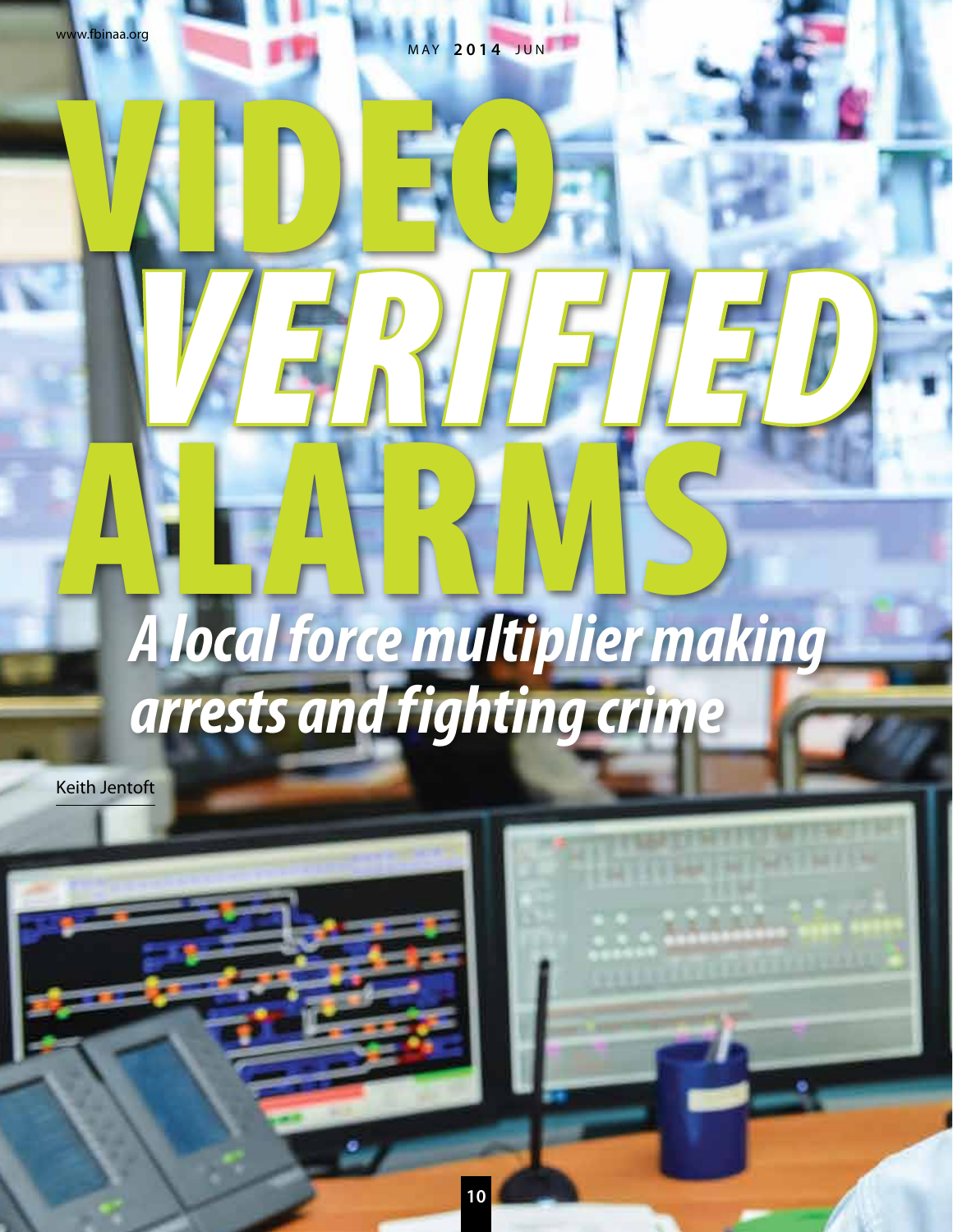